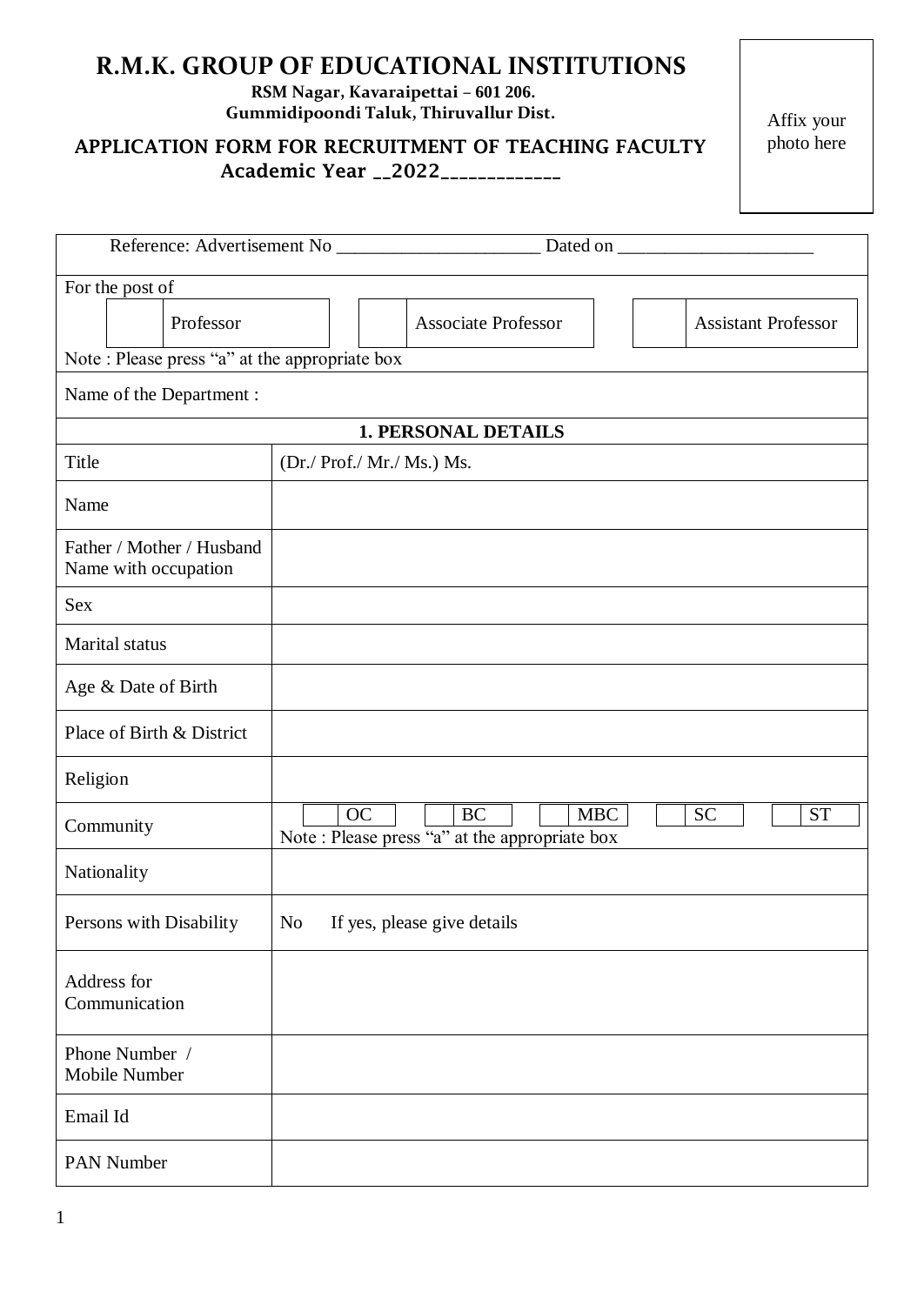| S. Course/Degree Specialization | $\ldots$ and $\ldots$ $\ldots$ $\ldots$ $\ldots$ $\ldots$ | $\begin{array}{ c c c c c }\n \textbf{Year of} & / \textbf{DE} /  \textbf{Class} /  \textbf{Marks} /  \textbf{Passing}  & \textbf{Week} & \textbf{Division} & \textbf{CCDA} \n \end{array}$ | FT / PT<br>End | $%$ of<br>CGPA | Name of<br>the<br><b>Institution</b> | University | Distinctions/<br>Scholarship |
|---------------------------------|-----------------------------------------------------------|---------------------------------------------------------------------------------------------------------------------------------------------------------------------------------------------|----------------|----------------|--------------------------------------|------------|------------------------------|
|                                 |                                                           |                                                                                                                                                                                             |                |                |                                      |            |                              |
|                                 |                                                           |                                                                                                                                                                                             |                |                |                                      |            |                              |
|                                 |                                                           |                                                                                                                                                                                             |                |                |                                      |            |                              |
|                                 |                                                           |                                                                                                                                                                                             |                |                |                                      |            |                              |
|                                 |                                                           |                                                                                                                                                                                             |                |                |                                      |            |                              |
|                                 |                                                           |                                                                                                                                                                                             |                |                |                                      |            |                              |

# **2. ACADEMIC QUALIFICATIONS \***

(Commencing with the High School or an equivalent Examination)

**\* Attach photo copies of relevant certificates with hard copy only**

Details of NET / SLET Qualification :

Whether Cleared NET / SLET & Year of Passing:

# **3. TEACHING / PROFESSIONAL / RESEARCH EMPLOYMENT\* (Give particulars in descending order starting with the present post.)**

| S.No | Name of the     | <b>Post Held</b> | <b>Period of Employment</b> |                | <b>Experience</b> |               | <b>Nature of</b>   |
|------|-----------------|------------------|-----------------------------|----------------|-------------------|---------------|--------------------|
|      | <b>Employer</b> |                  | <b>From</b>                 | T <sub>0</sub> | Years             | <b>Months</b> | <b>Duties/Work</b> |
|      |                 |                  |                             |                |                   |               |                    |
|      |                 |                  |                             |                |                   |               |                    |
|      |                 |                  |                             |                |                   |               |                    |
|      |                 |                  |                             |                |                   |               |                    |
|      |                 |                  |                             |                |                   |               |                    |

**\* Attach photo copies of relevant certificates with hard copy only**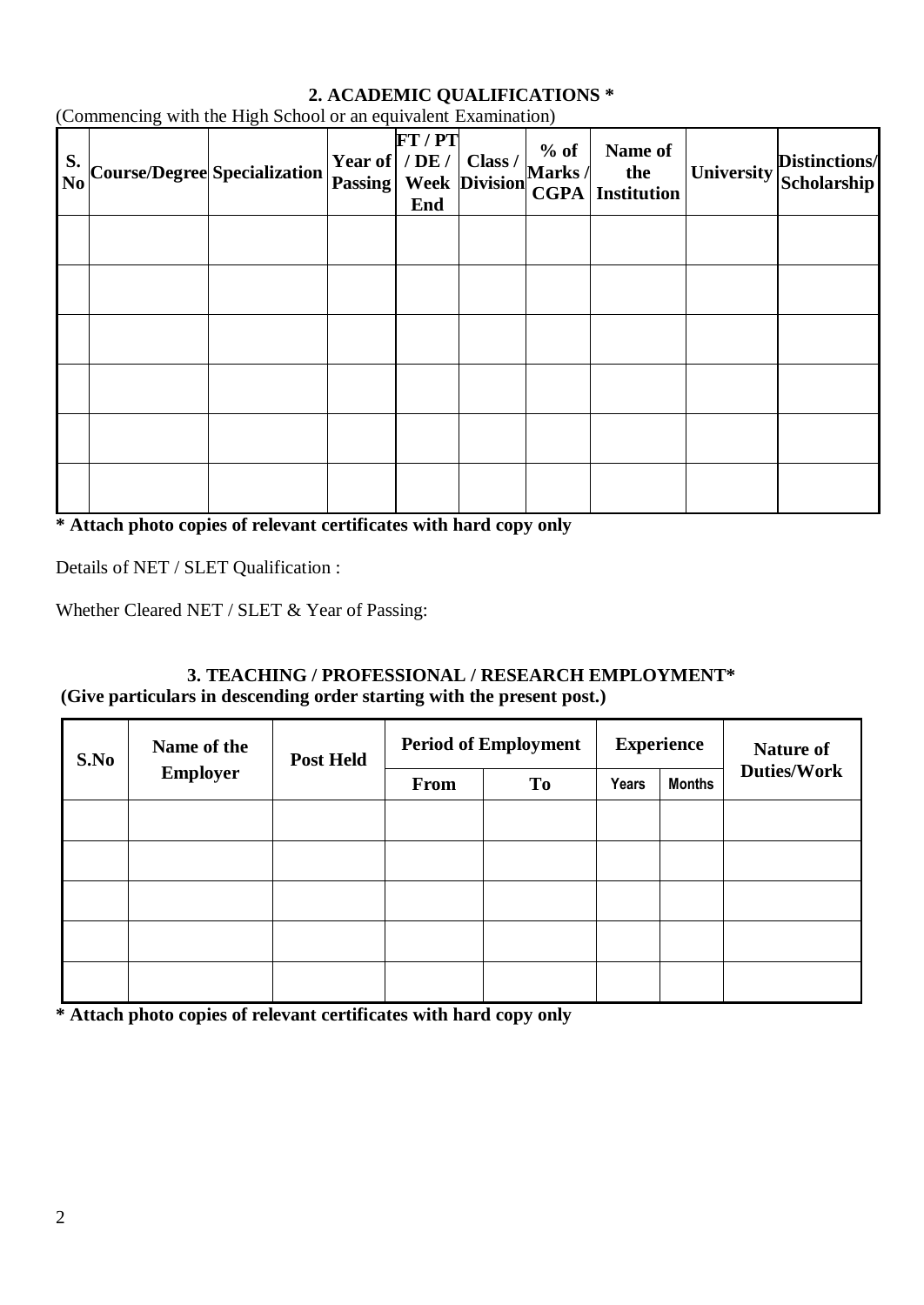#### **4. DETAILS OF PUBLICATIONS**

**4.1 No of Publications in referred Journals \***

**International :** National **:** National **:**  $\qquad \qquad$  **:**  $\qquad \qquad$ 

**4.2 No of Publications in referred Conferences\***

**International :** National : National : National : National : National : National : National : National : National : National : National : National : National : National : National : National : National : National : Nation

**4.3 Books Published\* :**

**\* Details may be enclosed separately with hard copy only**

# **5. COMPLETED / ONGOING RESEARCH PROJECTS**

# **5.1 Completed Research Projects**

| Sl.<br>No. | Title of the<br><b>Project</b> | Name of the<br><b>Funding Agency</b> | <b>Time Period</b> | <b>Grant / Amount</b><br>mobilized<br>(Rs. In Lakhs) |
|------------|--------------------------------|--------------------------------------|--------------------|------------------------------------------------------|
|            |                                |                                      |                    |                                                      |
|            |                                |                                      |                    |                                                      |
|            |                                |                                      |                    |                                                      |

# **5.2 Ongoing Research Projects**

| SI.<br>No. | Title of the<br><b>Project</b> | Name of the<br><b>Funding Agency</b> | <b>Time Period</b> | <b>Grant / Amount</b><br>mobilized<br>(Rs. In Lakhs) |
|------------|--------------------------------|--------------------------------------|--------------------|------------------------------------------------------|
|            |                                |                                      |                    |                                                      |
|            |                                |                                      |                    |                                                      |
|            |                                |                                      |                    |                                                      |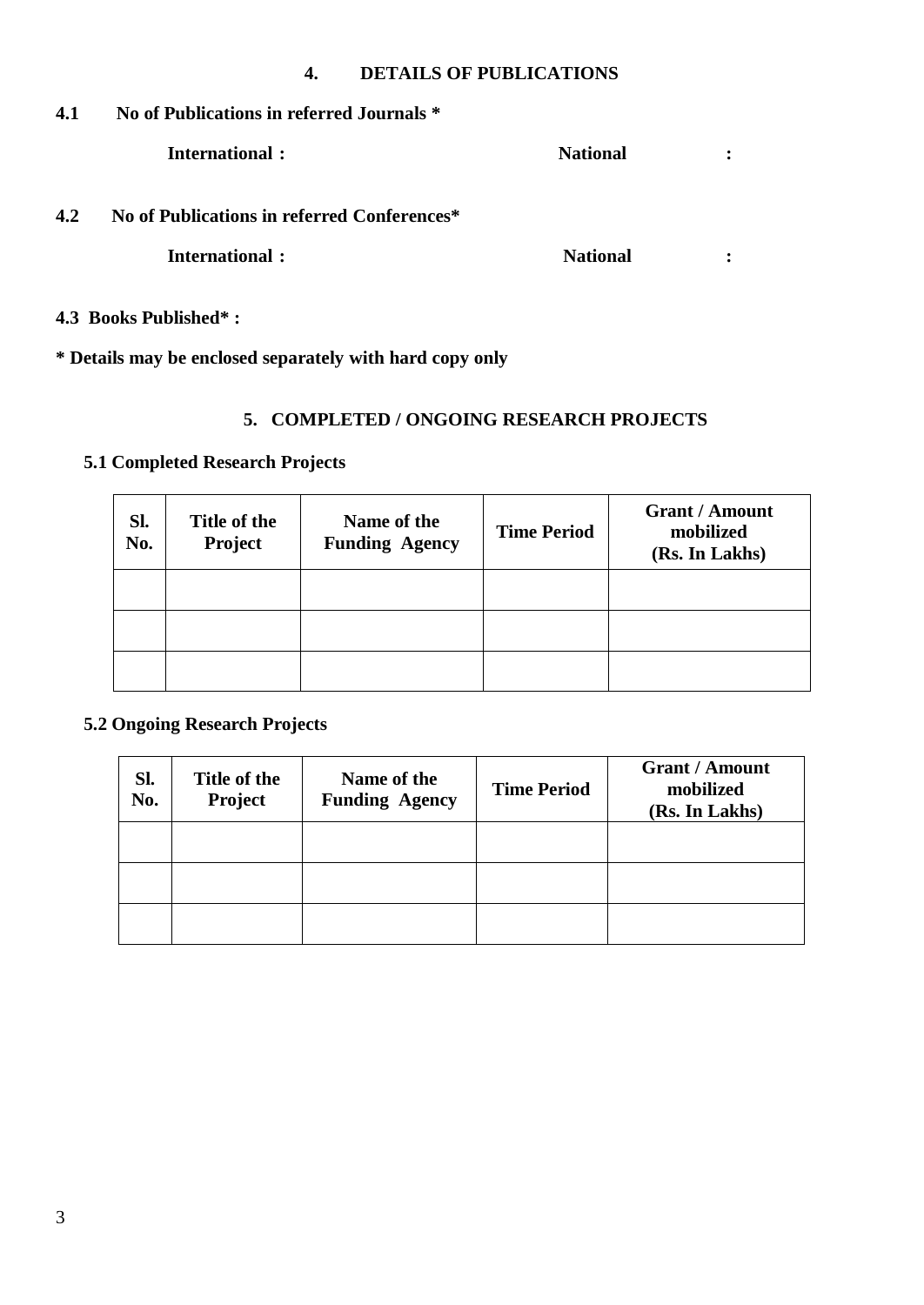### **6. DETAILS OF PROJECT / RESEARCH GUIDANCE**

| <b>Degree and Programme</b> | No. of Student(s) $/$<br><b>Scholar(s)</b> Enrolled | <b>Project / Thesis</b><br><b>Submitted</b> | <b>Degree Awarded</b> |
|-----------------------------|-----------------------------------------------------|---------------------------------------------|-----------------------|
| B.E / B.Tech                |                                                     |                                             |                       |
| M.E / M.Tech / MS / MCA     |                                                     |                                             |                       |
| M. Phil or Equivalent       |                                                     |                                             |                       |
| Ph.D. or Equivalent         |                                                     |                                             |                       |

# **7. Patents / Awards / Recognitions obtained: If any, please give details**

# **8. Industrial Consultancy offered:**

#### **9. MEMBERSHIPS IN PROFESSIONAL BODIES / LEARNED SOCIETIES**

| S. No | <b>Professional Bodies /</b><br><b>Learned Societies</b> | <b>Membership</b><br><b>Type</b> | <b>Membership</b><br><b>Number</b> | National /<br><b>International</b> |
|-------|----------------------------------------------------------|----------------------------------|------------------------------------|------------------------------------|
|       |                                                          |                                  |                                    |                                    |
|       |                                                          |                                  |                                    |                                    |
|       |                                                          |                                  |                                    |                                    |

#### **10. EXPERIENCE ABROAD**

| S. No | <b>Country Visited</b> |             | <b>Period of Visit</b> |                         |
|-------|------------------------|-------------|------------------------|-------------------------|
|       |                        | <b>From</b> | To                     | <b>Purpose of Visit</b> |
|       |                        |             |                        |                         |
|       |                        |             |                        |                         |
|       |                        |             |                        |                         |
|       |                        |             |                        |                         |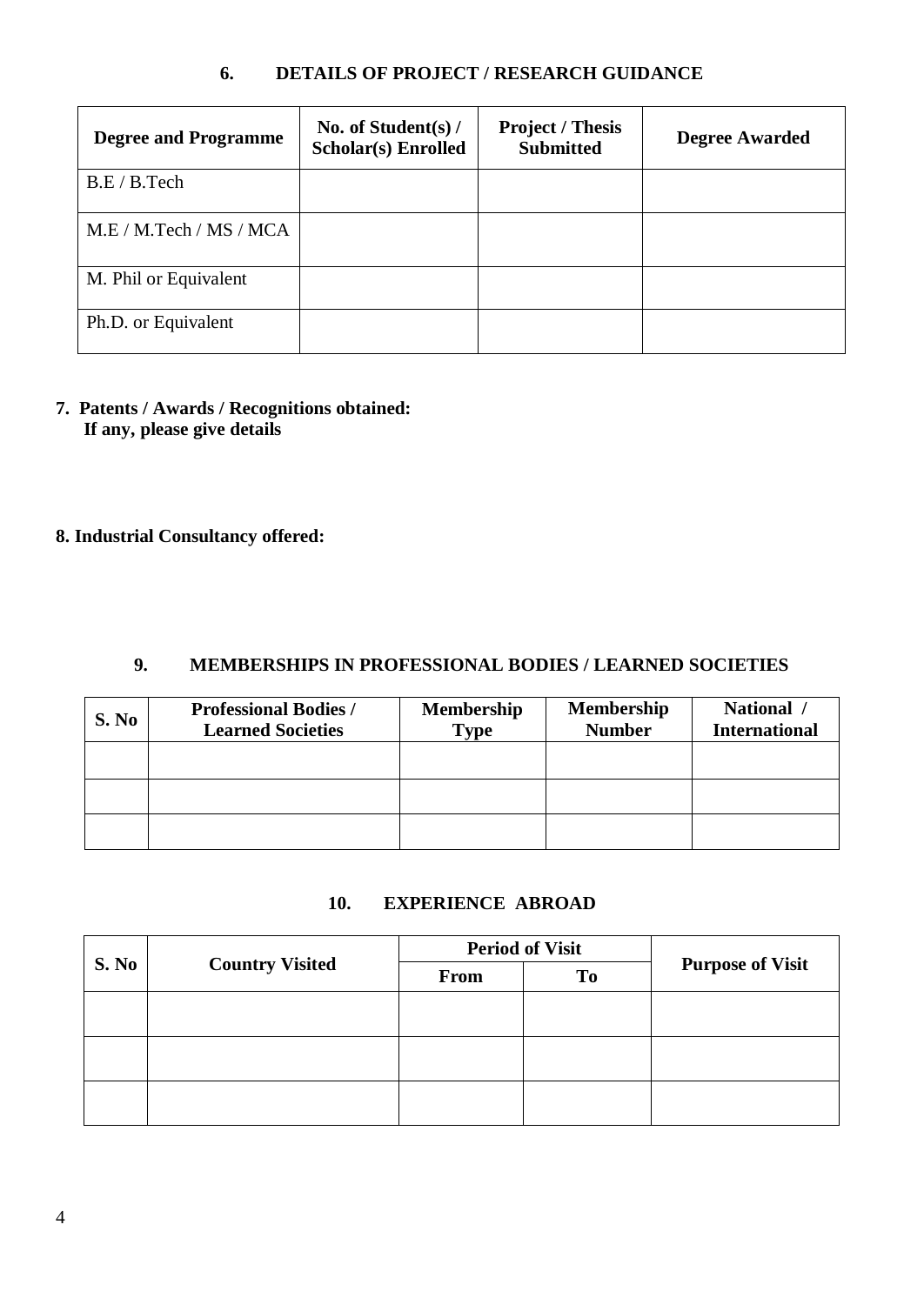| S. No            | Language<br><b>Known</b> | <b>Speak</b> | <b>Read and</b><br>Write | <b>Speak, Read</b><br>and Write |
|------------------|--------------------------|--------------|--------------------------|---------------------------------|
| 1                | <b>Tamil</b>             |              |                          |                                 |
| $\boldsymbol{2}$ | <b>Telugu</b>            |              |                          |                                 |
| $\mathbf{3}$     | <b>English</b>           |              |                          |                                 |
| 4                | Hindi                    |              |                          |                                 |
| 5                | Other(s)                 |              |                          |                                 |

# **11. LANGUAGES KNOWN**

12. Name, Address of the three persons to whom confidential reference could be made (not related by blood or marriage. They should be in a position to report the Suitability of the position you're seeking now).

| S. No | <b>Name of the Referee</b> | <b>Designation</b> | <b>Address of the</b><br>Organisation | <b>E-Mail ID</b> | Contact<br><b>Number</b> |
|-------|----------------------------|--------------------|---------------------------------------|------------------|--------------------------|
|       |                            |                    |                                       |                  |                          |
|       |                            |                    |                                       |                  |                          |
|       |                            |                    |                                       |                  |                          |

13. Additional responsibilities held in previous organisation, if any

14. Significant contributions made in the previous organisation, if any

#### 15. a. Last total salary drawn:

b. Total salary expected :

# 16. Any other Information you would like to Present for consideration in support of your candidature (Use separate sheet if necessary)

I hereby declare that all the information given in this application is true to the best of my knowledge and belief. I understand that if any of the information furnished by me above is found to be false at any time, the college can summarily reject / terminate my candidature / service at any point of time.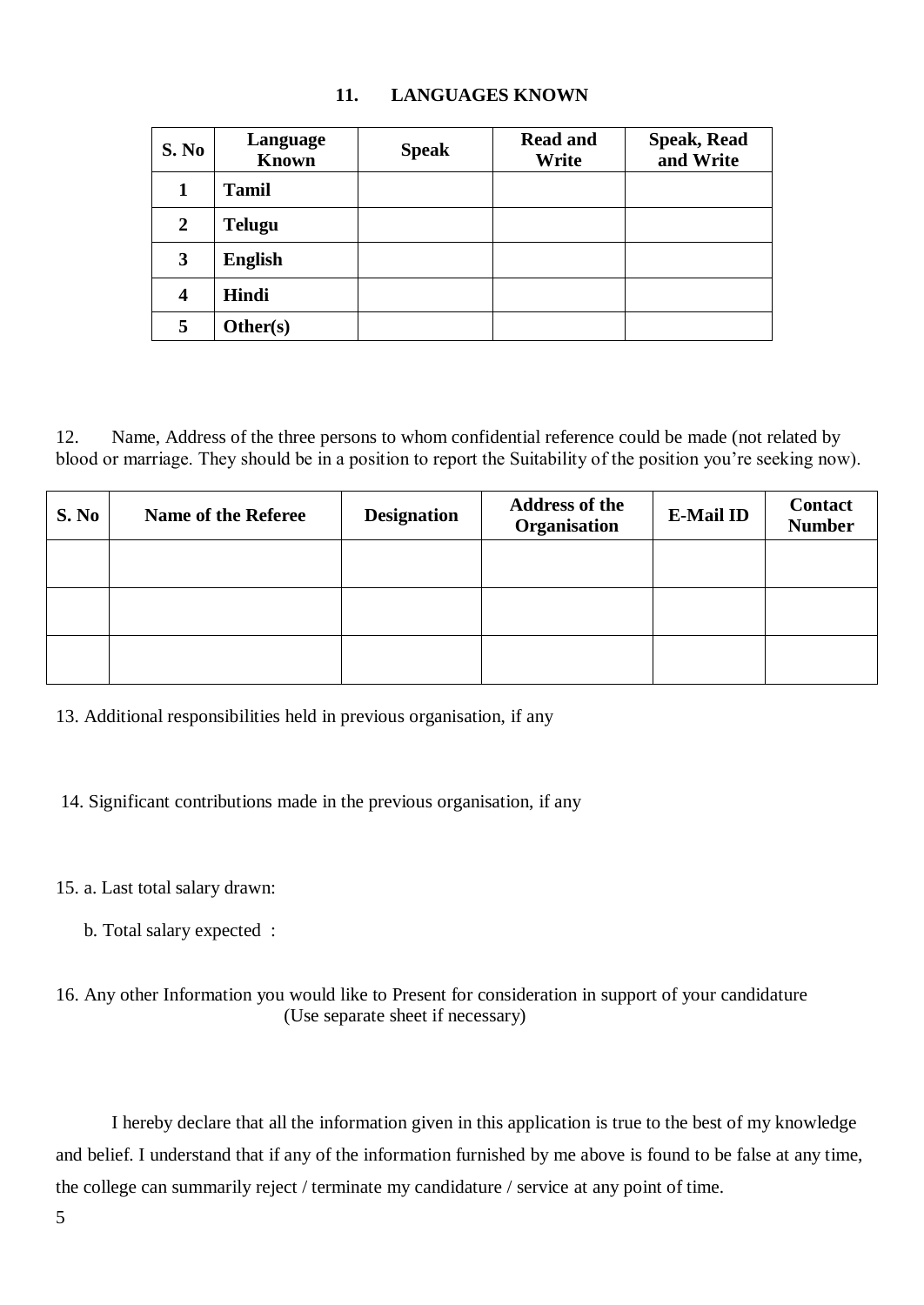Place: Chennai

Date:

# Name : **SIGNATURE**

**For office use only.**

# **Scrutinizing Committee verification:**

| <b>Name</b> | <b>Signature</b> | <b>Remarks</b> |
|-------------|------------------|----------------|
|             |                  |                |
|             |                  |                |